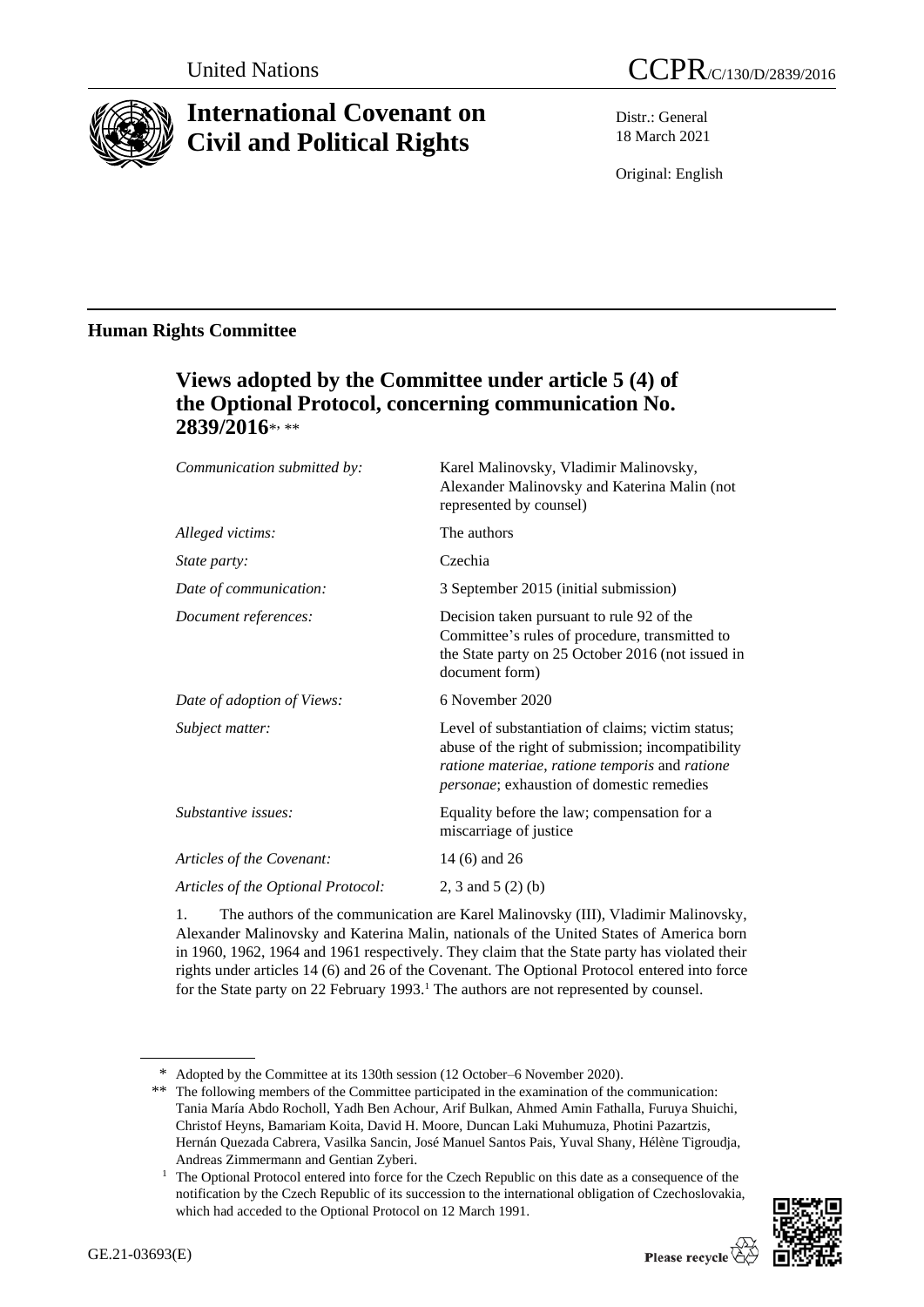## **Facts as submitted by the authors**

2.1 The authors are four cousins, legitimate heirs of their grandfather, Karel Malinovsky (I), who acquired a farmstead in the village of Janovice in Czechoslovakia during the 1930s. The farmstead consisted of a house and a barn on its own lot, and several individual lots dedicated to orchards, agriculture and forests. Prior to settling in Janovice, Karel Malinovsky (I) worked as a diplomat in the Far East. While stationed in China, the authors' grandparents accumulated antique Chinese furniture and art, which they brought back with them and used in furnishing their newly acquired house.

2.2 After the Second World War, the elder son, Karel Malinovsky (II), went to the United States to pursue his studies in California. In 1949, he was ordered to return to Czechoslovakia by the Government, which he refused to do because he feared being persecuted. He was tried in absentia for high treason in 1953. Subsequently, both of the authors' grandparents died and the younger son, Rudolf Malinovsky, was left in charge of managing the farmstead. He converted the barn into an apartment unit and leased it to supplement his income. In 1966, he and his family escaped to the West owing to ongoing persecution; thereafter, all property belonging to the family was confiscated by the Communist Government. The brothers eventually became citizens of the United States.

2.3 After the fall of Communism, the two brothers decided to pursue restitution of their confiscated property. As Rudolf Malinovsky died in 1992, Karel Malinovsky (II) continued to pursue the claim on his own behalf and on behalf of his brother in Czechoslovakia. He applied for the restitution of the following confiscated property: the farmstead that had been transferred to various persons by the Communist regime; the antique Chinese furniture and art that had been transferred to the National Museum in Prague; and the gold coins that had been part of the household's personal property when Rudolf Malinovsky had fled the country.

2.4 In order to comply with the legal requirements of the newly introduced restitution laws of Czechoslovakia,<sup>2</sup> Karel Malinovsky (II) moved back to his country of origin, established permanent residency and obtained Czech citizenship. During the period from 1992 to 1995, the Government acquiesced and arranged for the return of 65 out of the 68 lots of the original farmstead.<sup>3</sup> The most valued items, however, were not returned: the main house, its lot and two agricultural parcels, the antique Chinese furniture and art, and the gold coins. Karel Malinovsky (II) pursued the return of these goods through the domestic judicial system. In July 2000, the Government returned the majority of the antique Chinese furniture and art.

2.5 On 23 August 2004, the District Court in Frýdek-Místek ruled in favour of Karel Malinovsky (II) and ordered the return of the withheld house and property from the beneficiaries of the confiscation. Karel Malinovsky (II) subsequently died, so the authors of the present communication, as the children of the deceased co-owners, became legitimate heirs of the claimed property.

2.6 On 12 December 2008, the Regional Court overturned the decision of the District Court on the ground that Karel Malinovsky (II) was not a citizen of the Czech Republic and was therefore not entitled to restitution of confiscated property.

2.7 The authors filed an appeal before the Supreme Court, in Brno, which, in its decision of 16 September 2010, reiterated that citizenship was required for restitution of property and denied the appeal. The Supreme Court further noted that, at the time of the application by

<sup>&</sup>lt;sup>2</sup> Act No. 87/1991 on extrajudicial rehabilitation was adopted by the Government, spelling out the conditions for recovery of property for persons whose property had been confiscated under Communist rule. Under the Act, in order to claim entitlement to recover property, a person claiming restitution of the property had to be, inter alia, (a) a Czech citizen, and (b) a permanent resident in the Czech Republic. These requirements had to be fulfilled during the time period in which restitution claims could be filed, namely between 1 April and 1 October 1991. A judgment by the Constitutional Court of 12 July 1994 (No. 164/1994) annulled the condition of permanent residency and established a new time frame for the submission of restitution claims by persons who had thereby become entitled persons, running from 1 November 1994 to 1 May 1995.

<sup>&</sup>lt;sup>3</sup> The returned property comprised the following: land of 15,273 m<sup>2</sup>, land of 1,825 m<sup>2</sup>, land of 172,541  $\text{m}^2$ , land of 35,177 m<sup>2</sup>, land of 8,309 m<sup>2</sup>, land of 765 m<sup>2</sup> and four additional lots of 1,298 m<sup>2</sup>.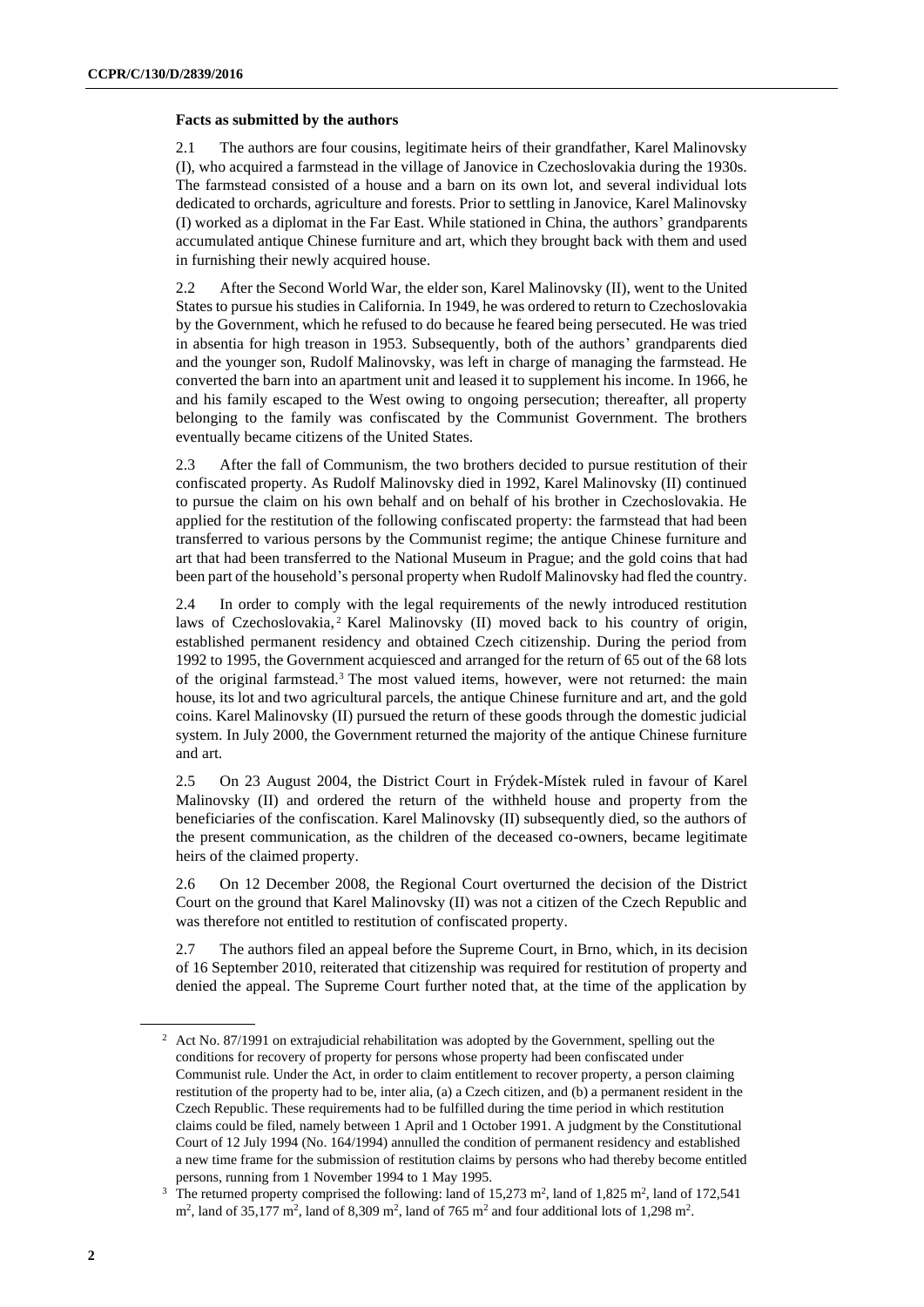Karel Malinovsky (II) for the return of the confiscated property, account should have been taken of the so-called Bancroft treaty of 1929 on naturalization between Czechoslovakia and the United States, under which dual citizenship was forbidden and he was therefore prevented from obtaining Czech citizenship.

2.8 On 11 September 2012, the Constitutional Court dismissed the authors' case.

2.9 The authors claim to have exhausted all domestic remedies.

# **Complaint**

3.1 The authors claim that the State party has violated their rights under article 26 of the Covenant, as well as article 17 (2) of the Universal Declaration of Human Rights, in its application of Act No. 87/1991, which requires Czech citizenship for the restitution of property. They underline that the District Court of Frýdek-Místek ruled in favour of Karel Malinovsky (II) and ordered the return of the withheld house and property from the beneficiaries. Nevertheless, this decision was overturned on the sole ground that the appeal courts could no longer establish that the authors' ancestor met the requirement of citizenship.

3.2 Furthermore, the authors complain of a violation of article 14 (6) of the Covenant. In particular, they complain that their ancestor was convicted of high treason, and the State party used his conviction as a means to confiscate the family's property. Act No. 119/1990 on judicial rehabilitation declared such convictions null and void, and subsequent laws (such as Act No. 87/1991) were passed to enable the restitution of property. The authors claim that these laws are interdependent and clearly prescribe remedial measures. However, compensation for the confiscation of the withheld house and property, which is closely linked to the wrongful conviction of their grandfather, has never been granted to the family.

## **State party's observations on admissibility and the merits**

4.1 On 25 April 2017, the State party submitted its observations on admissibility and the merits. It confirmed the facts as submitted by the authors.

4.2 The State party submits that to the extent that the communication alleges the violation of the Universal Declaration of Human Rights, it should be declared inadmissible for incompatibility *ratione materiae* with the Covenant. The State party argues that the Committee has no jurisdiction to examine alleged violations of the Universal Declaration of Human Rights.

4.3 The State party further asserts that the communication should be found inadmissible for abuse of the right of submission under article 3 of the Optional Protocol. In this regard, the State party recalls that the Optional Protocol does not set forth any fixed time limits and that a mere delay in submitting a communication in itself does not constitute an abuse of the right of its submission. It is noted, however, that the authors submitted their communication almost three years after they had been notified on 27 September 2012 of the decision of the Constitutional Court. The State party argues that this delay is unreasonable, considering that the authors have not presented any reasonable justification, and calls on the Committee to define the time limits within which communications should be submitted.

4.4 With regard to the alleged violation of article 26, the State party reiterates that, out of  $236,689$  m<sup>2</sup> of confiscated land, the authors' ancestor successfully claimed restitution of  $235,188$  m<sup>2</sup> of land, corresponding to 99.4 per cent of the total amount of land claimed. In 2000, the antique Chinese furniture and art were also returned to the family. The remaining three plots of land, totalling  $1,501 \text{ m}^2$ , were owned by private individuals and thus were subject to court proceedings. The State party argues that considering that only 0.6 per cent of the original farmstead was not returned to the authors, the differentiation in treatment against the authors cannot be regarded as unreasonable. In this respect, the State party notes that, according to the Committee's jurisprudence, not all differentiation in treatment can be deemed to be discriminatory.<sup>4</sup> It also refers to the decision of the European Court of Human Rights in the case of *Haškovcová and Věříšová v. Czech Republic*, in which the applicants

<sup>4</sup> *Gratzinger and Gratzinger v. Czech Republic* (CCPR/C/91/D/1463/2006), para. 7.3.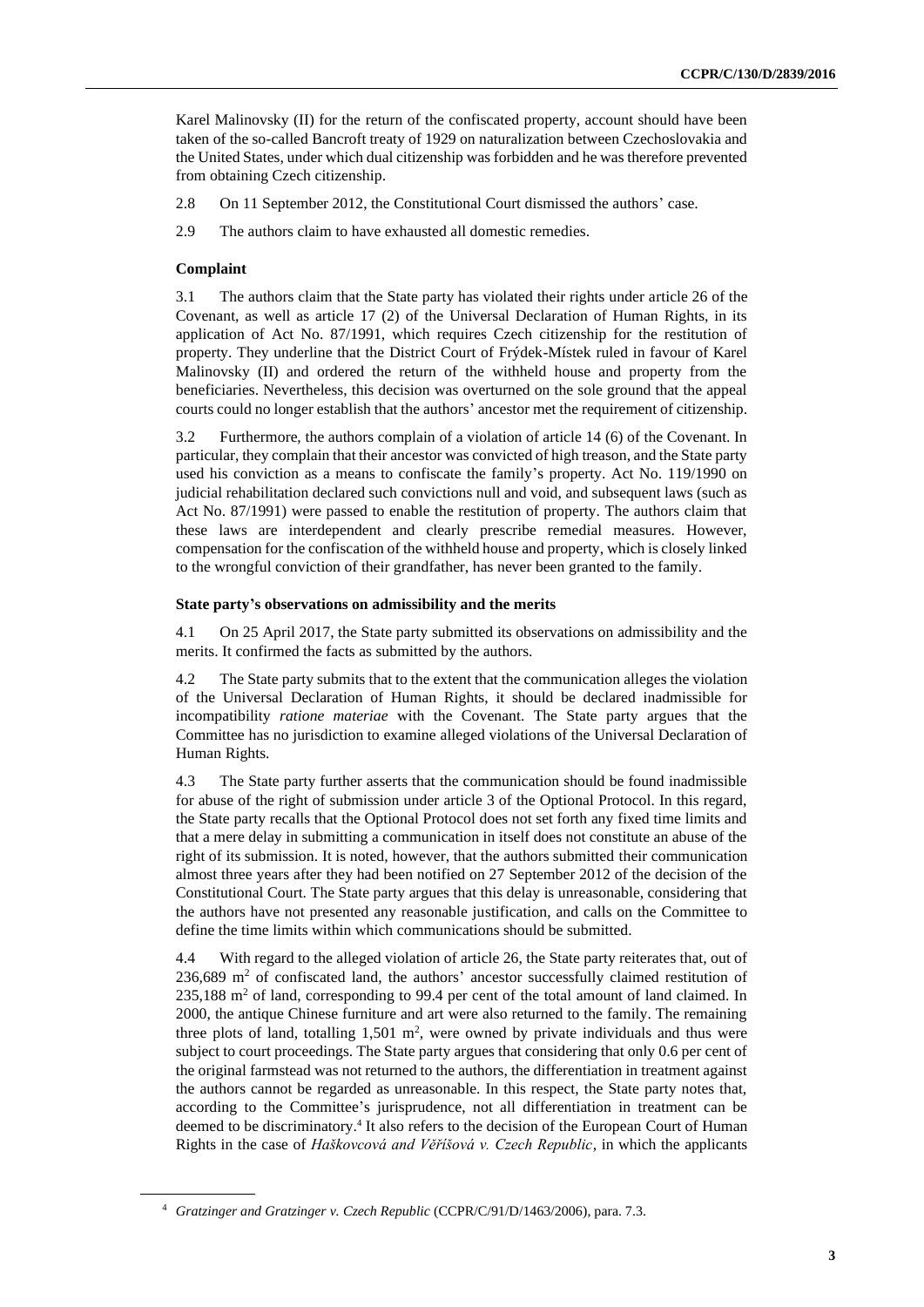acquired only half of their claimed property in the domestic restitution proceedings.<sup>5</sup> In that case, since restitution legislation was aimed at making up for only some of the injustices of the previous regime, the Court found that a fair balance had been struck between the applicants' right to property and the legitimate aim pursued by the interference. In view of the fact that restitution also took place to a certain extent in the present case, the State party argues that the authors have lost their status as victims under article 1 of the Optional Protocol. The State party thus asserts that there has been no discrimination against the authors and that their rights have not been violated under article 26 of the Covenant.

4.5 The State party further submits that the authors did not cooperate with the Regional Court in Ostrava during the appeals procedure as they failed to submit documents proving their ancestor's Czech nationality. The State party argues that in view of the fact that the Czech nationality of Karel Malinovsky (II) had been successfully claimed in earlier domestic processes, it was only the lack of cooperation by the authors to adduce evidence that had prevented the Regional Court from finding in their favour. The State party explains that this lack of cooperation should be found to be to the detriment of the authors in the Committee's assessment of the alleged violation of article 26 of the Covenant.

4.6 The State party recalls the Committee's jurisprudence that differentiation based on reasonable and objective criteria does not amount to prohibited discrimination within the meaning of article 26 of the Covenant.<sup>6</sup> Consequently, the State party is of the position that article 26 of the Covenant does not oblige it to provide full redress for injustices of a previous regime, from a time when the Covenant did not even exist. The State party therefore submits that its legislature should enjoy a wide margin of discretion in determining the scope of past injustices that it seeks to address and the conditions for such remedies.

4.7 As regards the authors' claim under article 14 of the Covenant, the State party submits that it should be declared inadmissible for incompatibility *ratione personae*, *ratione temporis* and *ratione materiae* with the Covenant and for non-exhaustion of domestic remedies, under articles 2, 3 and 5 (2) (b) of the Optional Protocol.

4.8 The State party argues that it follows from the very nature of article 14 (6) of the Covenant that it may be invoked only by the person who was wrongfully punished and not by that person's legal heirs. This part of the communication should therefore be declared inadmissible for incompatibility *ratione personae* with the Covenant.

4.9 The State party recalls that Czechoslovakia acceded to the Optional Protocol on 12 March 1991, which entered into force for the Czech Republic on 22 February 1993. It also notes that the conviction of Karel Malinovsky (II) was annulled *ex lege* on the basis of Act No. 119/1990 on judicial rehabilitation, which entered into force on 1 July 1990. As this date precedes the entry into force of the Covenant for the Czech Republic, the State party holds that the authors' claim should be declared inadmissible for incompatibility *ratione temporis* with the Covenant.

4.10 The State party also submits that the requirements contained in article 14 (6) should be strictly interpreted. Accordingly, when a criminal conviction is reversed on grounds other than that a new or newly discovered fact shows conclusively that there has been a miscarriage of justice, article 14 (6) may not be applied. The State party underlines that this interpretation corresponds to the jurisprudence of the European Court of Human Rights, as established in the case of *Bachowski v. Poland*. 7 In that case, the Court found the application inadmissible for incompatibility *ratione materiae* with the Convention for the Protection of Human Rights and Fundamental Freedoms (European Convention on Human Rights), holding that the acquittal of the applicant had been based on the reassessment of evidence already available at the time of conviction. In addition, the State party submits that the conviction of Karel Malinovsky (II) was overturned *ex lege*, and not by a judicial body. For these reasons, the State party reiterates its position that this part of the communication should be declared inadmissible for incompatibility *ratione materiae* with the Covenant.

<sup>5</sup> Application No. 43905/04, decision, 7 December 2010.

<sup>6</sup> For example, *Zwaan-de Vries v. Netherlands*, communication No. 182/1984, para. 13.

<sup>7</sup> Application No. 32463/06, decision, 2 November 2010.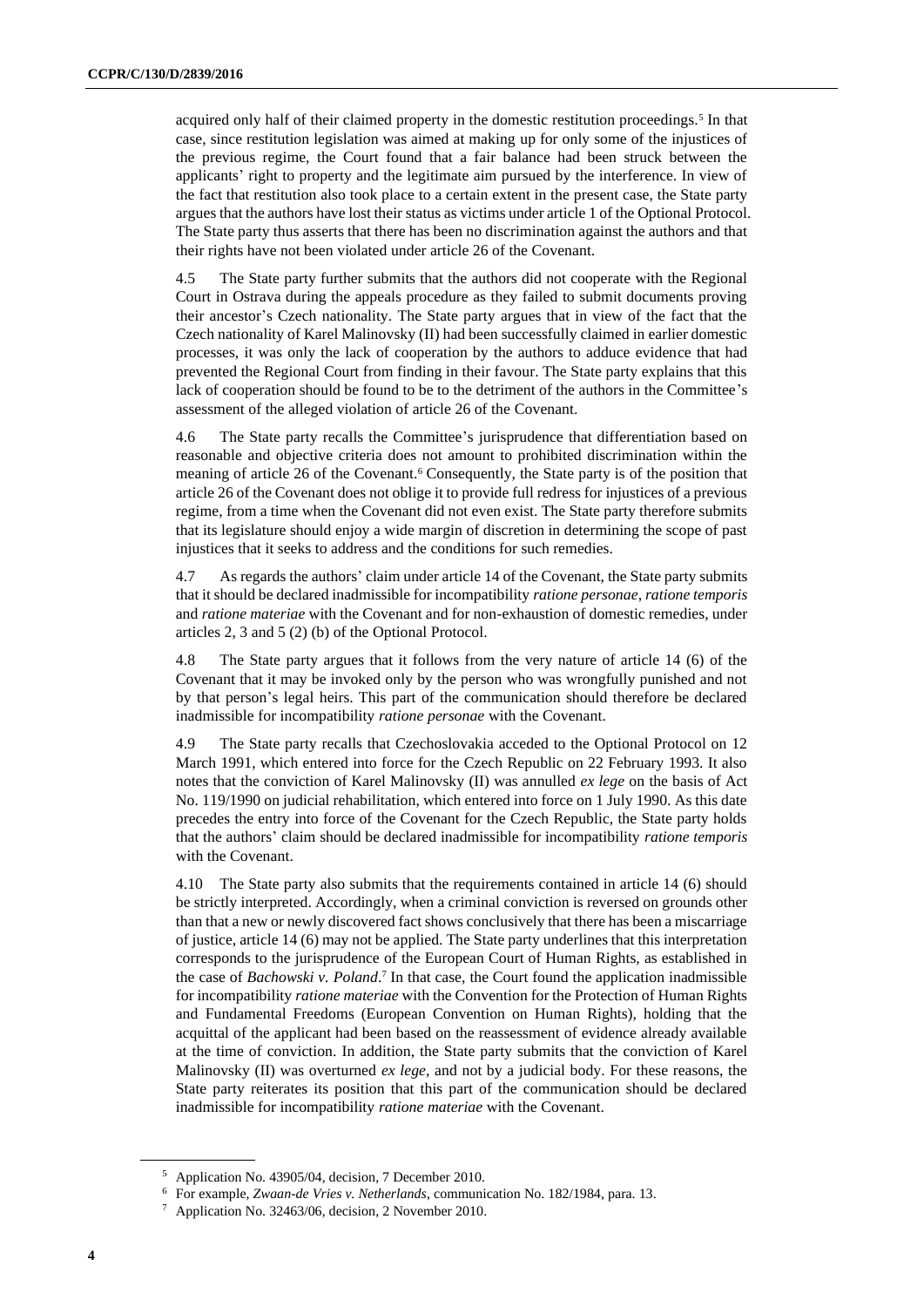4.11 The State party further argues that the authors failed to exhaust domestic remedies as they did not bring their claim under article 14 (6) before the Constitutional Court, which would have had jurisdiction to examine it on the basis of article 87 (1) (d) of the Constitution. According to the well-established case law of the European Court of Human Rights, a constitutional complaint constitutes an effective remedy in the State party for the purposes of the requirement of exhaustion of domestic remedies.<sup>8</sup>

4.12 On the merits, the State party submits that the authors have failed to sufficiently substantiate their allegations and that the information before the Committee does not suffice to find a violation of article 14 (6) the Covenant. States parties must have the freedom to determine the scope of property restitution, and the right to compensation may be interpreted and secured only within the framework established in the relevant national legislation. As the author's property claim fell outside of the scope and prerequisites set forth in the relevant domestic laws, they had no right to compensation and thus there has been no violation of article 14 (6) of the Covenant.

#### **Authors' comments on the State party's observations on admissibility and the merits**

5.1 On 30 August 2017, the authors submitted their comments on the State party's observations.

5.2 With regard to their claim under article 26 of the Covenant, the authors reiterate that the relevant restitution laws of the State party discriminated against them on the basis of their nationality. They refer to the Committee's concluding observations on the third periodic report of the Czech Republic, in which the Committee expressed its concern at the State party's continuing failure to implement the Committee's Views under the Optional Protocol to the Covenant, in particular the numerous cases concerning the restitution of property under Act No. 87/1991.<sup>9</sup>

5.3 The authors also submit that the State party's interpretation of the wording of the relevant legislation is mistaken. The preamble of Act No. 87/1991 indicates that the aim of the restitution laws was to mitigate the consequences of some property and other injustices that occurred between 1948 and 1989. The word *některých* used in the Czech text corresponds to "some" in English and not to "certain", as erroneously used by the State party several times in its observations. By doing so, the State party is attempting to set the stage for justifying conditionality in the restitution process.

5.4 Furthermore, the authors argue that adding up the number of square metres is only one way to quantify the property returned to them. On the basis of an appraisal issued by a licensed appraiser, they argue that property valued at 4,562,000 Czech koruna was returned to them, while property with a market value of 2,015,000 Czech koruna, amounting to 30.6 per cent of the property claimed in total, was not. This exercise shows that numbers, although factually derived, can be twisted to conform to a given argument.

5.5 Regarding the State party's argument that the authors have abused the right of submission by waiting almost three years to bring their complaint before the Committee, the authors refer to rule 99 (c) of the Committee's rules of procedure and argue that they complied with the five-year principle set forth therein.

5.6 The authors also note that Karel Malinovsky (II) died in 2005, and they were unable to find any documents proving his Czech nationality. Furthermore, it is unclear to the authors why they were requested to provide documents for this purpose in the light of the fact that their ancestor's Czech nationality, as also acknowledged by the State party, must have been successfully proved in earlier proceedings when some property was restored to him. In any event, the nationality requirement should have never been applied in the first place, owing to its discriminatory nature. Notwithstanding the Committee's Views in this respect, the State party fails to adopt appropriate procedures to implement them.

<sup>8</sup> European Court of Human Rights, *Buishvili v. Czech Republic,* application No. 30241/11, judgment, 25 October 2012, para. 54.

<sup>9</sup> CCPR/C/CZE/CO/3, para. 6.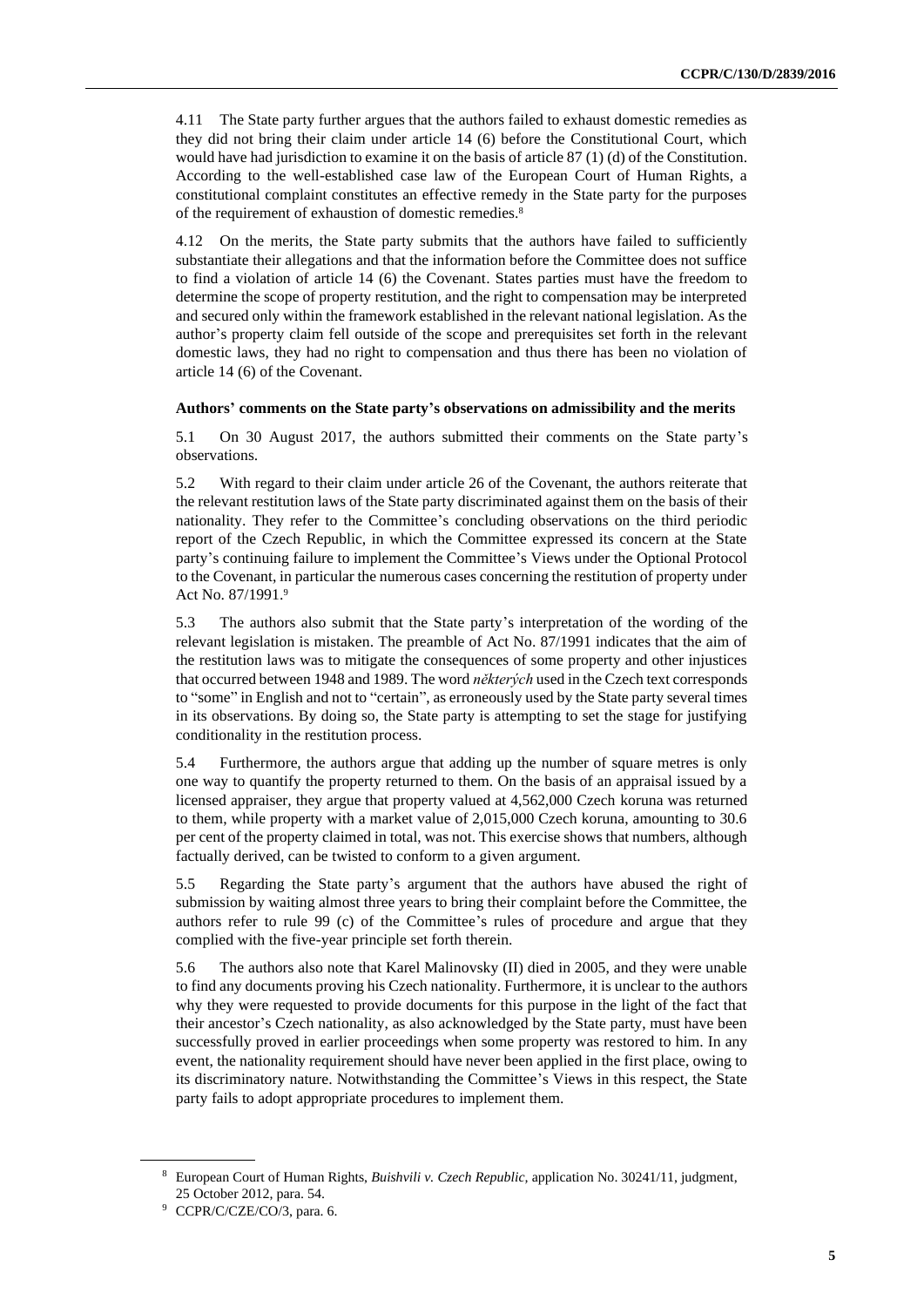5.7 With regard to the alleged violation of article 14 (6), the authors submit that this violation arises from the fact that their ancestor was wrongfully convicted by the State party in order that the family's property could be confiscated. The fact that the authors have not had full restitution of the claimed property or been compensated for the family's unjust loss on the grounds of their alleged failure to prove their grandfather's Czech nationality amounts to a violation of article 14 (6) of the Covenant.

### **Issues and proceedings before the Committee**

#### *Consideration of admissibility*

6.1 Before considering any claim contained in a communication, the Committee must decide, in accordance with rule 97 of its rules of procedure, whether the communication is admissible under the Optional Protocol.

6.2 The Committee has ascertained, as required under article 5 (2) (a) of the Optional Protocol, that the same matter is not being examined under another procedure of international investigation or settlement.

6.3 With regard to the authors' claim under article 26 of the Covenant, the Committee notes their contention that they have exhausted all domestic remedies available to them. In the absence of any objection by the State party in connection with this article, the Committee considers that the requirements of article 5 (2) (b) of the Optional Protocol have been met.

6.4 The Committee further notes the authors' claim under article 17 (2) of Universal Declaration of Human Rights, which falls outside of the scope of the Covenant. The Committee therefore considers that the violation claimed in this respect is inadmissible for incompatibility *ratione materiae* with the Covenant, under article 3 of the Optional Protocol.

6.5 With regard to the authors' claim under article 14 (6) of the Covenant, the Committee notes the State party's arguments that it should be declared inadmissible for incompatibility *ratione personae*, *ratione temporis* and *ratione materiae* with the Covenant and for nonexhaustion of domestic remedies, under articles 2, 3 and 5 (2) (b) of the Optional Protocol. In this respect, the Committee notes that under article 14 (6) of the Covenant, compensation is to be paid to persons who have been convicted of a criminal offence by a final decision, and have suffered punishment as a result of such conviction, when their conviction is subsequently reversed or they have been pardoned on the ground that a new or newly discovered fact shows conclusively that there has been a miscarriage of justice. In the light of the prerequisites contained therein, the Committee considers that the authors' communication falls short of substantiating how their rights under article 14 (6) have been violated by the State party, especially since the person convicted, Karel Malinovsky (II), is not mentioned as a victim in the present communication. In any event, there is no information on file proving that this claim had been raised by the authors at the domestic level. Accordingly, the Committee declares this part of the communication inadmissible pursuant to articles 2 and 5 (2) (b) of the Optional Protocol.

6.6 The Committee notes the State party's argument that the communication should be considered inadmissible on the basis that it constitutes an abuse of the right to submit communications under article 3 of the Optional Protocol. The Committee observes that according to rule 99 (c) of its rules of procedure, the Committee must ascertain that the communication does not constitute an abuse of the right of submission. An abuse of the right of submission is not, in principle, a basis of a decision of inadmissibility *ratione temporis* on grounds of delay in submission. However, a communication may constitute an abuse of the right of submission when it is submitted five years after the exhaustion of domestic remedies by the author of the communication, or, where applicable, three years from the conclusion of another procedure of international investigation or settlement, unless there are reasons justifying the delay, taking into account all the circumstances of the communication. In the circumstances of the present case, the Committee considers that, given that the authors submitted the communication less than three years after they had been notified on 27 September 2012 of the decision of the Constitutional Court, the delay does not constitute an abuse of the right of submission under article 3 of the Optional Protocol.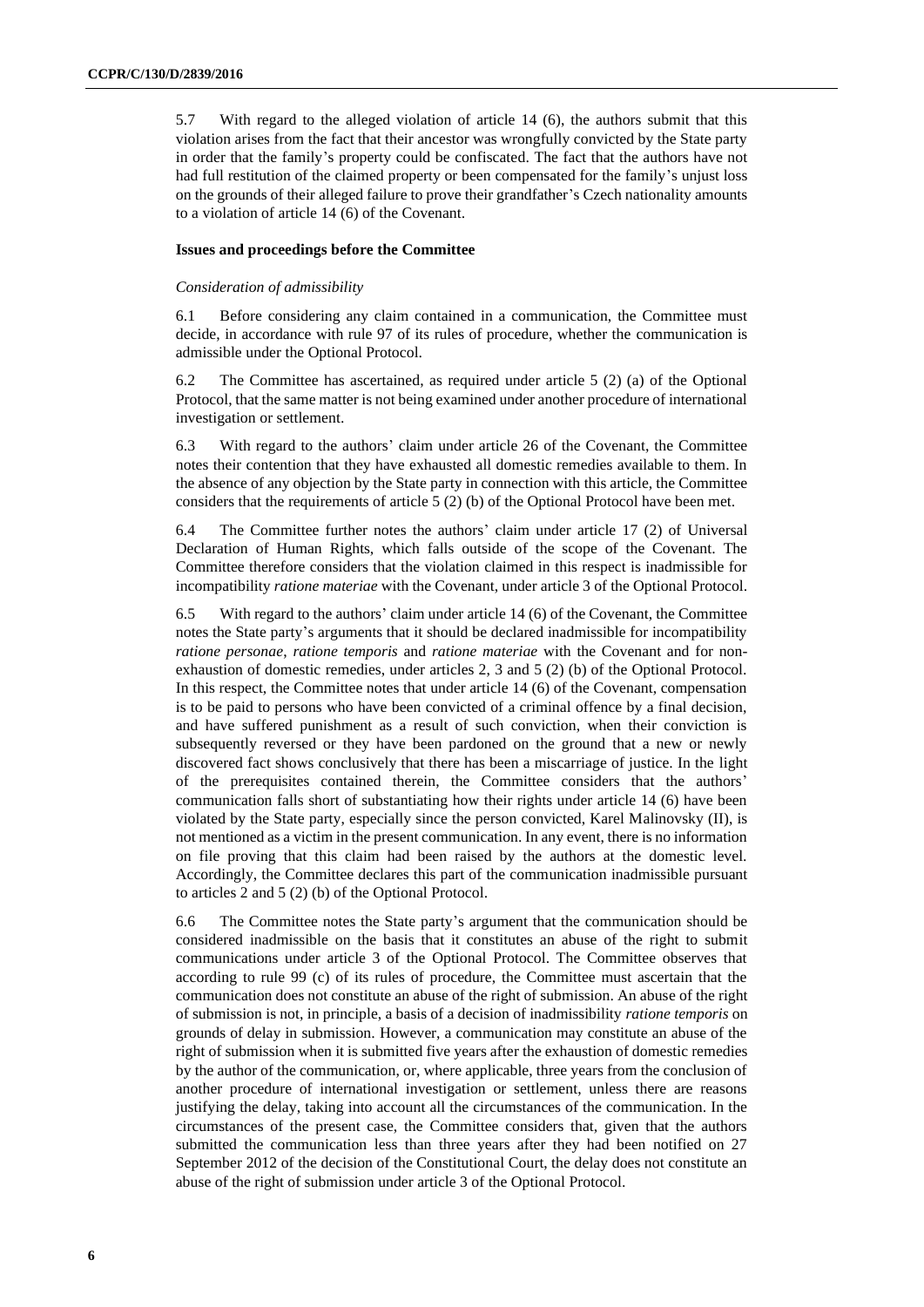6.7 The Committee is mindful of the State party's argument that the authors have lost their status as victims under article 1 of the Optional Protocol, because a substantial part of their claimed property has been returned to them, and that they cannot therefore be victims of a violation under article 26 of the Covenant. In this context, the Committee first refers to the decision of the European Court of Human Rights in *Haškovcová and Věříšová v. Czech Republic* cited by the State party and considers that it substantially differs from the case under review. The Committee observes that the former case involves the alleged violation of the right to property under article 1 of the first Protocol to the European Convention on Human Rights, requiring the Court to examine the issue of proportionality once it has been established that the Government's interference served the public interest, satisfied the requirement of lawfulness and was not arbitrary. In contrast, the present case concerns the prohibition of discrimination under article 26 of the Covenant, which allows for differentiation only if it is based on reasonable and objective criteria, in the pursuit of an aim that is legitimate under the Covenant. Accordingly, and taking into account the scope of the Committee's examination, which is limited to the authors' claim under article 26 of the Covenant, criteria such as the size in square metres or the overall financial value of the property not returned to the authors are relevant only to the extent that they indicate whether the authors are still able to show that they have suffered disadvantage as a result of the Government's interference. The Committee notes the authors' submission that, on the basis of an appraisal issued by a licensed appraiser, property with a market value of 2,015,000 Czech koruna, amounting to 30.6 per cent of the property claimed in total, was not returned to them, owing to domestic legislation on nationality. In the light of these circumstances, the Committee considers that the authors have sufficiently substantiated their claim that they continue to suffer from the harmful consequences of the relevant domestic legislation and cannot be deemed to have lost their status as victims for the purposes of article 1 of the Optional Protocol and article 26 of the Covenant.

6.8 In the absence of any further objections to the admissibility of the communication, the Committee declares it admissible, insofar as it may raise issues under article 26 of the Covenant, and proceeds to its consideration on the merits.

#### *Consideration of the merits*

7.1 The Committee has considered the present communication in the light of all the information submitted to it by the parties, as required under article 5 (1) of the Optional Protocol.

7.2 The issue before the Committee, as it has been presented by the parties, is whether the application to the authors of Act No. 87/1991, requiring them to prove their ancestor's Czech citizenship for the purposes of restitution of property, amounted to discrimination, in violation of article 26 of the Covenant. The Committee reiterates its jurisprudence that not all differentiation in treatment can be deemed to be discriminatory under article 26. Differentiation that is compatible with the provisions of the Covenant and is based on reasonable and objective criteria does not amount to prohibited discrimination within the meaning of article 26.<sup>10</sup>

7.3 The Committee recalls its Views in the case of *Des Fours Walderode and Kammerlander v. Czech Republic*,<sup>11</sup> that a requirement in the law for citizenship as a necessary condition for restitution of property previously confiscated by the authorities makes an arbitrary and consequently discriminatory distinction between individuals who are equally victims of prior State confiscations, and constitutes a violation of article 26 of the Covenant. The Committee considers that the principle established in that case, and many others, equally applies to the authors of the present communication, since they have been

<sup>10</sup> *Zwaan-de Vries v. Netherlands*, para. 13.

<sup>11</sup> *Des Fours Walderode and Kammerlander v. Czech Republic* (CCPR/C/73/D/747/1997), paras. 8.3– 8.4. See also *Adam v. Czech Republic* (CCPR/C/57/D/586/1994) para. 12.6; *Blazek et al. v. Czech Republic* (CCPR/C/72/D/857/1999), para. 5.8; *Marik v. Czech Republic* (CCPR/C/84/D/945/2000), para. 6.4; *Gratzinger v. Czech Republic*, para. 7.5; *Ondracka and Ondracka v. Czech Republic* (CCPR/C/91/D/1533/2006), para. 7.3; and *Klain and Klain v. Czech Republic* (CCPR/C/103/D/1847/2008), para. 8.3.